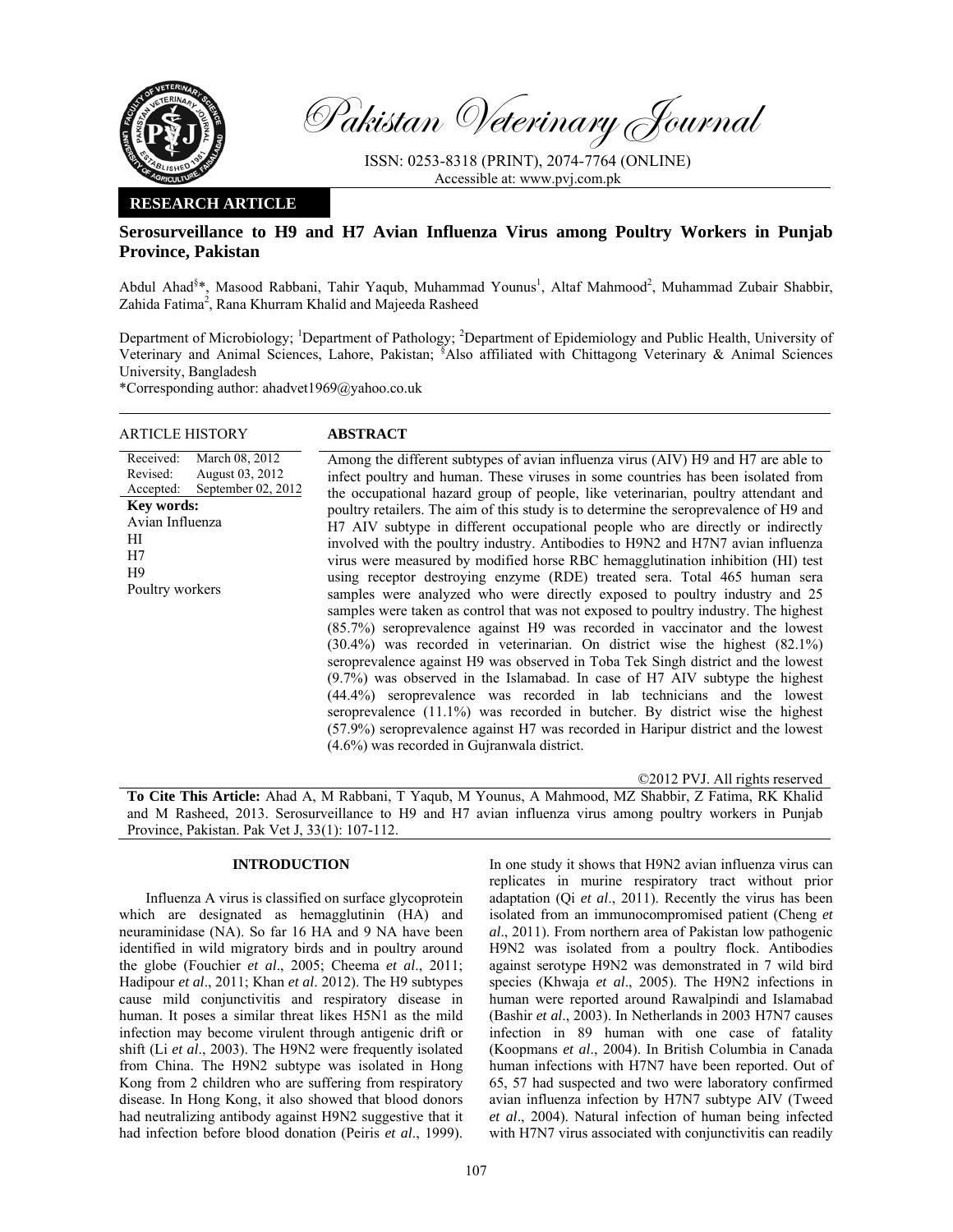be transmitted either directly from birds to human or by seals (Banks *et al*., 1998). It has been reported antibodies against Influenza A (H3) and (H1) cross react with avian influenza virus A (H9N2) that infect human being (Peiris *et al*., 1999; Eick *et al*., 2000). However sensitivity of HI test for detecting antibodies against H5N1 in human being against H6N5, H11N6, H13N6, equine A (H7N7) influenza viruses could be improved by using horse RBC instead of turkey RBC (Stephenson, 2003). Recent increase in awareness and surveillance of AIV zoonosis we investigated the sero-surveillance in the poultry workers who are directly involved with poultry especially poultry attendant mainly who are at the most vulnerable section of the people.

### **MATERIALS AND METHODS**

#### **Sampling strategy**

**Selection of study population:** From 23707 poultry farms of Punjab, study population was selected in two steps following simple random sampling method. In first stage sampling, all poultry farms of Punjab were taken as sampling frame and one poultry farm as sampling unit whereas; in second stage sampling, all poultry attendant (354) of selected farms constituted the sampling frame with sampling unit of "a poultry attendant". A total of 85 poultry farms were selected from Haripur, Sialkot, Toba Tek Singh, Multan, Gujranwala, Faisalabad, Bahawalnagar, Lahore, Rawalpindi, Chakwal, Islamabad and Sheikhpura districts 5, 6, 12, 6, 5, 7, 5, 9, 2, 17, 8 and 3, respectively in first stage sampling whereas; 354 poultry attendants of these farms were selected as study population in second stage sampling. Besides these 63, 18, 23, and 7 samples total 111 samples were taken from poultry butcher/ poultry retailer, lab technicians who work in diagnosis of poultry disease, poultry veterinarian who gives consultancy to different poultry farm and vaccinator who gives vaccine to different poultry respectively. As a control 25 samples were taken from individual who did not exposed to poultry industry. The sera samples were preserved at -80° C till processed. The samples were analyzed at University Diagnostic Laboratory, University of Veterinary and Animal Sciences, Lahore, Pakistan

**Estimation of sample size:** No previous report was available with respect to sero-prevalence of H9N2 in poultry workers of Pakistan. The value of expected prevalence (0.02) for estimation of desired sample size was therefore specified keeping in view the reported prevalence (0.017) from China (Jia *et al.,* 2009). The desired sample size was estimated following the model recommended by Thrusfield (2005).

$$
n = 1.962 Pexpected (1 - Pexpected)
$$

$$
d2
$$

By specifying 0.05 as desired absolute precision (d), the desired sample size was (n=30).

During taking blood sample detailed information regarding age, type of farm, any signs and symptoms during work, location and how long attachment with this profession of the individual was also taken by filling the questionnaire. The samples were collected in the year 2011.

**Horse RBC hemagglutination assay:** Reference H9N2 antigen (A/turkey/Wisc/66), inactivated H7N7 antigen (A/tky/Eng/647/77), H7N7 anti serum (A/Tk/Eng/647/77) and reference H9N2 antiserum (A/Turk/Wisc/1/66) were procured from Veterinary Laboratory Agency, Surrey, UK.

**Protocol:** Horse blood was collected in 20 mL disposable syringe containing EDTA. Upon receiving the blood was washed three times in phosphate buffer saline (PBS). A solution of 1% RBC was prepared by adding pelleted horse RBC to PBS. The obtained sera were treated with receptor destroying enzyme (RDE) by diluting one part of serum with three parts of enzyme and incubated at 37°C for overnight. Sera were further diluted with PBS to a final dilution of 1:10 dilution. Two fold serial dilution of serum in 25 µl PBS were performed in 96 well U bottom micro titer plate. 25 µl of 4 HA unit virus were added upto  $10^{th}$  well.  $11^{th}$  and  $12^{th}$  well were kept as positive control of virus and RBC, respectively (Kayali *et al*., 2008; Jia *et al*., 2009; Hadipour, 2010).

**Statistical analysis:** The data were analyzed by nonparametric Kruskal-Wallis one way ANOVA method using statistical software (SAS, 2004).

#### **RESULTS**

In this study HI titer having 1:160 or greater was considered to be positive which was also taken as a standard for human infection of high pathogenic H5N1 viruses (WHO, 2007). The highest percentage (82.1%) of sero-positivity against H9N2 AIV was found in district Toba Tek Singh followed by almost same 76 and 75% in Multan and Haripur district, respectively. However, the highest geometric mean titer (GMT) 160 was recorded in Haripur and Sialkot district followed by 149 in Toba Tek Singh district. The lowest sero-positivity and GMT were 9.7% and 26 respectively found in Islamabad. The GMT of Toba Tek Singh district people had significant (P<0.01) difference from the districts of Sialkot, Sheikhupura, Bahwalnagar, Chakwal, Lahore, Rawalpindi, Gujranwala and Islamabad. However, the non-significant difference among people of the districts from Haripur, Multan and Faisalabad was found (Table 1).

The highest percentage of sero-positivity (85.7%) of antibody titer to H9N2 was found in the vaccinator followed by poultry attendant 46.6%. The lowest seropositivity (30.4%) was recorded in veterinarian. The highest GMT (139) was also recorded in the vaccinator but the lowest GMT (49) was found in butcher. It revealed that GMT of butcher, had significant  $(P<0.01)$  difference from GMT of laboratory technicians, poultry attendants and veterinarians but non-significant difference from vaccinators (Table 1).

Antibody titer against H7N7 AIV was also evaluated in the same population. The highest GMT (160) was observed in Haripur district. The lowest GMT (28) was observed in Islamabad. The highest sero-positivity (57.9%) was also observed in Haripur district and the lowest sero-positivity was observed in Gujranwala and Sialkot district and it was about 4.6% (Table 2). The titer of Toba Tek Sing district had significant difference with Sheikhupura, Bahawalnagar, Chakwal, Lahore, Islamabad,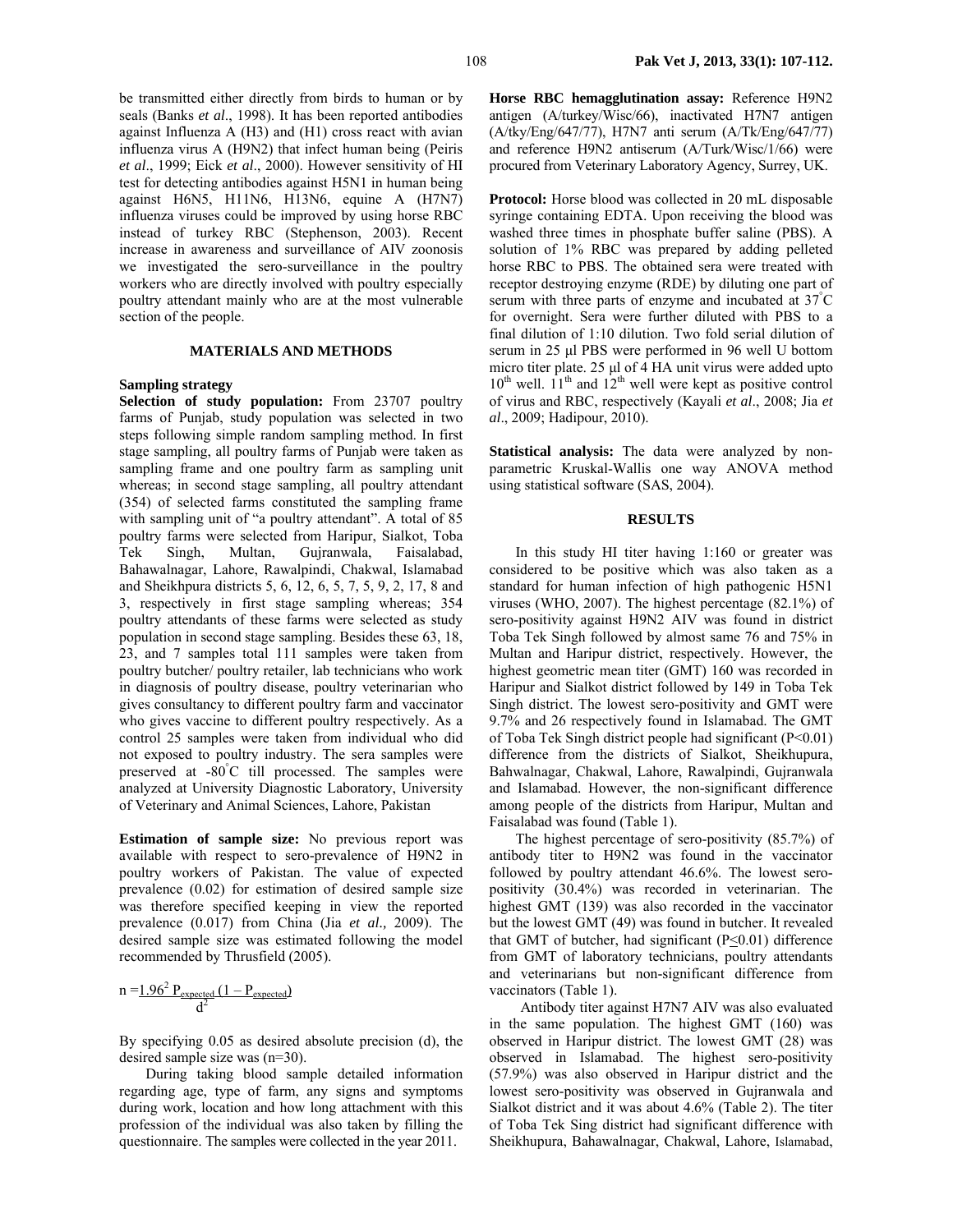| Area/Occupation   | No. | 1:20                     | 1:20                     | l:40           | 1:80     | 1:160     | 1:320                    | 1:640                        | <b>GMT</b>   | Sum of titer<br>$\geq$ 160 |
|-------------------|-----|--------------------------|--------------------------|----------------|----------|-----------|--------------------------|------------------------------|--------------|----------------------------|
| <b>Districts</b>  |     |                          |                          |                |          |           |                          |                              |              |                            |
| Toba Tek Singh    | 28  | $\overline{\phantom{a}}$ | $\blacksquare$           | 1(3.6)         | 4(14.3)  | 18(64.3)  | 5(17.9)                  | $\qquad \qquad \blacksquare$ | 149          | 23(82.1)                   |
| Multan            | 17  | $\overline{\phantom{a}}$ | $\overline{\phantom{a}}$ |                | 4(23.5)  | 12(70.6)  | 1(5.9)                   | $\qquad \qquad \blacksquare$ | 139          | 13(76.5)                   |
| Haripur           | 57  |                          | $\blacksquare$           | 2(3.5)         | 12(21.1) | 27(47.4)  | 16(28.1)                 | $\overline{\phantom{a}}$     | 160          | 43(75.4)                   |
| Sialkot           | 21  |                          |                          | 1(4.8)         | 7(33.3)  | 4(19.1)   | 9(42.9)                  | $\overline{\phantom{0}}$     | 160          | 13(61.9)                   |
| Gujranwala        | 22  |                          | $\overline{\phantom{a}}$ | 2(9.1)         | 7(31.8)  | 9(40.9)   | 4(18.2)                  | $\qquad \qquad \blacksquare$ | 2            | 11(59.1)                   |
| Faisalabad        | 9   | $\blacksquare$           |                          | 1(5.3)         | 7(36.9)  | 11(57.9)  |                          |                              | 113          | 11(57.9)                   |
| Lahore            | 46  |                          | 9(9.6)                   | 9(9.6)         | 11(23.9) | 8(17.4)   | 9(19.6)                  |                              | 75           | 17(36.9)                   |
| Chakwal           | 138 | 39(28.9)                 | 24(17.4)                 | 10(7.3)        | 14(0.1)  | 19(13.8)  | 27(19.6)                 | 5(3.6)                       | 49           | 51(36.9)                   |
| Bahawalnagar      | 37  | $\blacksquare$           |                          | 3(8.1)         | 22(59.5) | 9(24.3)   | 3(8.1)                   |                              | 98           | 12(32.0)                   |
| Rawalpindi        | 3   |                          | 2(15.4)                  | 1(7.7)         | 6(46.2)  | 4(30.8)   |                          |                              | 75           | 4(30.8)                    |
| Sheikupura        | 36  |                          | 8(22.2)                  | 16(44.4)       | 6(16.7)  | 3(8.3)    | 3(8.3)                   | $\overline{\phantom{0}}$     | 49           | 6(16.7)                    |
| Islamabad         | 31  | 12(38.7)                 | 7(28.6)                  | 2(6.5)         | 7(22.6)  | 3(9.7)    | $\overline{\phantom{a}}$ | $\blacksquare$               | 26           | 3(9.7)                     |
| Control           | 25  | 22(88.0)                 | 3(12.0)                  |                |          |           |                          |                              | $\mathbf{H}$ | 0(0)                       |
| Occupations       |     |                          |                          |                |          |           |                          |                              |              |                            |
| Vaccinator        | 7   |                          | $\blacksquare$           |                | 1(14.3)  | 6(85.7)   |                          |                              | 139          | 6(85.7)                    |
| Poultry attendant | 354 | 31(8.8)                  | 26(7.3)                  | 35(9.9)        | 97(27.4) | 106(29.3) | 58(16.4)                 | 1(0.3)                       | 86           | 165(46.6)                  |
| Lab technician    | 18  | 2(11.1)                  | 3(16.7)                  | 3(16.7)        | 3(16.7)  | 4(22.2)   | 3(16.7)                  |                              | 65           | 7(38.9)                    |
| <b>Butcher</b>    | 63  | 17(26.9)                 | 16(25.4)                 | 6(9.5)         |          | 6(9.5)    | 14(22.2)                 | 4(6.4)                       | 49           | 24(38.1)                   |
| Veterinarian      | 23  | 1(4.4)                   | 5(21.7)                  | 4(17.4)        | 6(26.1)  | 5(21.7)   | 2(8.7)                   |                              | 61           | 7(30.4)                    |
| Control           | 25  | 22(88.0)                 | 3(12.0)                  | $\blacksquare$ |          |           |                          |                              | $\mathbf{H}$ | 0(0)                       |

| Area/Occupation   | No.             | 1:20                     | l:20                     | l:40     | 1:80      | 1:160    | 1:320    | 640: ا  | <b>GMT</b> | Sum of titer |
|-------------------|-----------------|--------------------------|--------------------------|----------|-----------|----------|----------|---------|------------|--------------|
|                   |                 |                          |                          |          |           |          |          |         |            | $\geq$ 160   |
| <b>Districts</b>  |                 |                          |                          |          |           |          |          |         |            |              |
| Haripur           | 57              | $\overline{\phantom{a}}$ |                          | 6(10.5)  | 18(31.6)  | 9(15.8)  | 23(40.4) | 1(1.75) | 160        | 33(57.8)     |
| Toba Tek Singh    | 28              | $\overline{\phantom{a}}$ | $\overline{\phantom{a}}$ | 1(3.6)   | 13(46.4)  | 12(42.9) | 2(7.1)   |         | I I 3      | 14(50.0)     |
| Faisalabad        | 19              |                          | -                        | 1(5.3)   | 9(47.4)   | 9(47.4)  |          |         | 106        | 9(47.4)      |
| Rawalpindi        | $\overline{13}$ |                          |                          |          | 7(53.9)   | 6(46.2)  |          |         | 106        | 6(46.2)      |
| Multan            | 17              |                          | ۰                        | 2(11.8)  | 7(41.2)   | 7(41.2)  | 1(5.9)   |         | 106        | 8(47.1)      |
| Bahawalnagar      | 37              | 1(2.7)                   | 1(2.7)                   | 9(24.3)  | 13(35.1)  | 10(27.0) | 3(8.1)   |         | 86         | 13(35.1)     |
| Sheikhupura       | 36              | 2(5.6)                   | 1(2.8)                   | 7(19.4)  | 15(41.7)  | 7(19.4)  | 4(11.1)  |         | 80         | 11(30.6)     |
| Lahore            | 46              | 8(17.4)                  | 2(4.4)                   | 10(21.8) | 11(23.9)  | 10(21.7) | 5(10.9)  |         | 61         | 15(32.6)     |
| Chakwal           | l 38            | 50(36.2)                 | 10(7.3)                  | 24(17.4) | 7(26.8)   | 9(6.5)   | 8(5.8)   |         | 35         | 17(12.3)     |
| Gujranwala        | 22              | 6(27.3)                  | 2(9.1)                   | 5(22.7)  | 8(36.4)   | 1(4.6)   |          |         | 35         | 1(4.6)       |
| Sialkot           | 21              | 6(28.6)                  | 1(4.8)                   | 8(38.1)  | 5(23.8)   |          | 1(4.8)   |         | 35         | 1(4.8)       |
| Islamabad         | 31              | 14(45.2)                 | 7(22.6)                  | 1(3.2)   | 2(6.5)    | 5(16.1)  | 2(6.5)   |         | 28         | 7(22.6)      |
| Control           | 25              | 24(96.0)                 |                          | 1(4.0)   |           |          |          |         | 5          | 0(0)         |
| Occupations       |                 |                          |                          |          |           |          |          |         |            |              |
| Vaccinator        |                 |                          |                          | 1(14.3)  | 3(42.9)   | 3(42.9)  |          |         | 98         | 3 (42.9)     |
| Lab technician    | 18              | 2(11.1)                  | 1(5.6)                   | 2(11.1)  | 5(27.8)   | 4(22.2)  | 4(22.2)  |         | 86         | 8(44.4)      |
| Poultry attendant | 354             | 57(16.1)                 | 16(4.5)                  | 58(16.4) | 112(31.6) | 68(19.2) | 42(11.9) | 1(0.3)  | 65         | 111(31.4)    |
| Veterinarian      | 23              | 3(13.0)                  | 2(8.7)                   | 5(21.7)  | 7(30.4)   | 6(26.1)  |          |         | 57         | 6(26.1)      |
| <b>Butcher</b>    | 63              | 25(39.7)                 | 5(7.9)                   | 8(12.7)  | 18(28.6)  | 4(6.4)   | 3(4.8)   |         | 32         | 7(11.1)      |
| Control           | 25              | 24(96.0)                 |                          | 1(4.0)   |           |          |          |         | 5          | 0(0)         |

Faisalabad, Gujranwala and Multan districts ( $P \le 0.01$ ). However, there was non-significant difference with Haripur, Sheikhupura and Rawalpindi districts (Table 2). The highest GMT (98) was observed in the vaccinator groups of people. The least GMT (32) was observed in the butcher groups who sell and slaughter the poultry. However, the highest seroprevalence (44.4%) were observed in laboratory technician followed by vaccinator 42.9%. The lowest seroprevalence (11.1%) was observed in the butchers. Among the butchers the highest percentage (39.7%) people had no detectable antibody titer. In the vaccinator all individuals had detectable antibody titer (Table 2). Antibody titer of butcher had differed significantly  $(P<0.01)$  as compared to group of vaccinator, poultry attendant, laboratory technician and veterinarian. In the control group, 22 individual (88%) had no detectable antibody titer (Table 1) against H9N2 and only 12% people had antibody titer of 1:20. In case of H7N7, 96% of people of control group had no detectable antibody titer while 4% had 1:40 antibody titer (Table 2).

#### **DISCUSSION**

The present study reveals that the highest seropositivity (85.7%) against H9N2 AIV subtype was recorded in poultry vaccinators group who vaccinate poultry birds at different farms followed by poultry workers (46.6%). Vaccinators had high titer could be due to frequent handling and exposure to vaccine.

The least sero-positivity (30.4%) was found in poultry veterinarian, it may be due to adapting some precautionary measures like using mask while visiting poultry farms and using gloves during post mortem examination. In Iran in Fars Province it was found the antibody titers in poultry workers, poultry butcher, and veterinarians were in scale of  $3$  to log  $8 \log_2 H$ . The seroprevalence were 87, 76.2 and 72.5% in poultry farm workers, slaughter house workers and veterinarian, respectively. Samples were considered positive when the titer was >20 (Hadipour, 2010). In sero-survey in Xinjiang (XJ), Liaoning (LN) province of China 1.7% and 1.0% respectively positive serum sample was recorded in the farmers who lived in H5N1 poultry outbreak areas.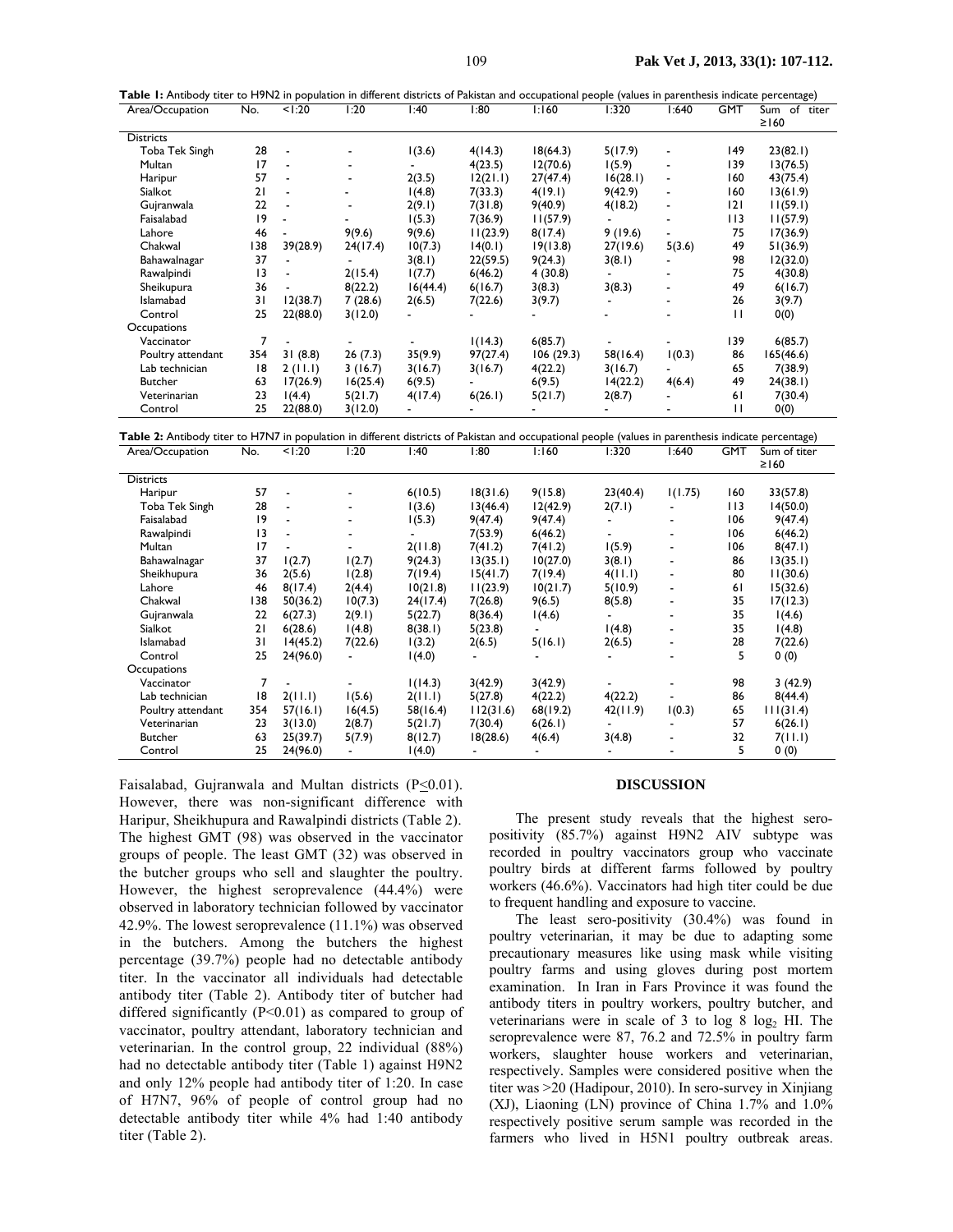(SD) and Shanxi (SX) provinces in poultry workers and farmers, respectively. Sero positive was considered when the HI titer was greater than 1:160. Age, gender and history of poultry contacts were not statistically significant with HI titer against H9 virus (Jia *et al*., 2009). In our study the highest sero-positivity (82.1%) were recorded of individuals belonging to Toba Tek Singh district followed by Haripur and Multan District. In Haripur and Multan District almost 75.0% sero-positivity were recorded. In Toba Tek Singh 28 samples were taken from poultry workers. All the poultry workers in Toba Tek Singh were male and their age ranged from 12 years to 58 years. However, most of the workers age was between 22-40 years. Out of total 14.3% samples were taken from laboratory technician who performs different routine serological tests. The tests include also HI test against various subtype of avian influenza and Newcastle disease. They also did the postmortem examination of dead birds. Haripur was the coolest place in compare to other district which may be allow to survival of the virus and circulate in the environment. Multan is a hot and humid place. This whether may be a stress factor which favors in effecting the disease. In our study we used WHO HI criteria for detecting H5N1 infection by a single serum sample collection (WHO, 2007). In USA human sera against antibodies were evaluated by comparing HI versus microneutralization assay. Human sera samples (n=75) were evaluated for antibodies against avian influenza virus by comparing hemagglutination inhibition versus microneutralization assay. Out of 75, 38 individuals were exposed to domestic and wild birds and 37 were not exposed. It was found that 93.3% population having less then  $\leq$ 1:10. 5.3 and 1.3% population have the titer 1:10 and 1:20, respectively against avian H9 influenza virus (Kayali *et al*., 2008). As compare to high pathogenic H5N1 low pathogenic H9N2 subtype had not get priority in human infection. However, it has been isolated in many countries since mid 1990 (Alexander, 2007). In one study H9N2 virus which have been isolated from Hong Kong live bird markets showed receptor similarity to that of human H3N2 virus. Beside that mutation was observed in hemadsorbing site which is a feature to that of human H2N2 and H3N2 virus (Matrosovich *et al*., 2001). In one study antibodies against H9 were evaluated in poultry workers like poultry retailers in food market, poultry whole seller, workers in large-scale poultry breeding farm, farmers working in small scale poultry farm, workers in pig breeding enterprise and general population. Anti H9 was highest in poultry retailers (15.9%) in compare to other groups of workers. This was might be due to direct contact of poultry retailers with live birds specially during slaughtering of birds (Wang *et al*., 2009). Opportunistic viral infections can be occurred to human being. This was exemplified by two cases of human being who are immunocompromised and are infected with avian H9N2 influenza virus in Hong Kong in the year 2008 and 2009. One patient shed virus at 10 day after showing symptoms despite having acute lymphoblastic leukemia. In other patient it was graft versus host disease with respiratory failure (Cheng *et al*., 2011). Although infection of human being with H9N2 AIV is much lower than H5N1 but is found that when human macrophages and epithelial cells

Whereas no positive sample was recorded in Shangdong

are infected with certain genotype of H9N2 viruses it express remarkable increase cytokines and chemokine levels as compared to influenza subtype H1N1 (Law *et al*., 2010). Pathogenicity and immunogenesis of an H9N2 avian influenza virus was investigated which have been isolated from a female patient in murine model (Qi *et al*., 2011). It showed that it can multiply in murine respiratory tract without prior adaptation. Highest antibody response titers were induced when the mice was challenged with a viral doses of  $10^9$  and  $10^8$  EID<sub>50</sub>. The titer was measured  $14<sup>th</sup>$ ,  $28<sup>th</sup>$ ,  $84<sup>th</sup>$  and  $196<sup>th</sup>$  day post infection interval. The highest titer was observed 10.32 at 28 day interval of challenge by doze of  $10^9$  EID<sub>50</sub> but after 84 and 196 days of post infection the titer level was not detectable. The lowest HI titer was observed in mice challenging with  $10<sup>4</sup>$  $EID<sub>50</sub>$ . The HI titer was 4.32 and it persisted at 196<sup>th</sup> day post infection. Splenic lymphocytes of infected mice exposed to H9 HA peptides and cytokine IFNγ showed that T cells were stimulated by H9 HA peptides and the cells were predominantly  $CD^{4+}$  T cells (Qi *et al.*, 2011). In another study two commercial antigen capture enzyme assays were investigated to detect wild type (wt) and cold adapted (ca) H9N2 avian influenza virus in human. It showed both Directigen and X/pect assays give positive results in the nasopharyngeal washing when the samples have the concentration of 5  $X10^4$  TCID<sub>50</sub> (Fedorko *et al.*, 2006).

Our study revealed that the highest GMT (98) against H7N7 AIV subtype in vaccinator groups while the lowest GMT (32) in butcher group which could be attributed to continual handling of killed vaccine of subtype of H7 and H9 AIV. However, there was a limitation of our study that numbers of the vaccinators were only seven in numbers. By district wise, the highest GMT (160) was observed in Haripur and the lowest GMT (28) was observed in Islamabad district. Haripur district (Punjab) is the most nearby district to Khyber Pakthun Khwa province having the same landscape of Punjab province. It is relatively colder than other districts which may favor the propagation and survivability of the virus. Due to this might be the virus perpetuates a considerable time and contaminate in vicinity of the poultry premises which in turn poultry workers got more infection with the virus. In Italy, a similar study was undertaken to evaluate the serum titer against H7 in workers who were exposed to AIV outbreak (Puzelli *et al*., 2005); they found 3.8% seropositivity against H7 among the workers. Among the seropositive people only one person had the history of clinical symptoms (Puzelli *et al*., 2005). In February 2004, an outbreak of low pathogenic avian influenza occurred in the Fraser Valley, British Columbia. Out of 650, 77 people reported with symptoms. Out of 77, 55 had suspected and two were clinically confirmed avian influenza infection. Although people adapted protective equipment likes N95/North 7700 mask, gloves, goggles and biosafety suits (Tweed *et al*., 2004). In the present study on asking few people having high titer of antibody told they had history of respiratory symptoms although it was not confirmed clinically that it was case of influenza infections. In a serological survey in southern China in rural workers in a dense duck raising area had antibodies to subtype to H7 (Shortridge, 1992). A random 75 human sere sample were analyzed to H7 subtype in USA. Among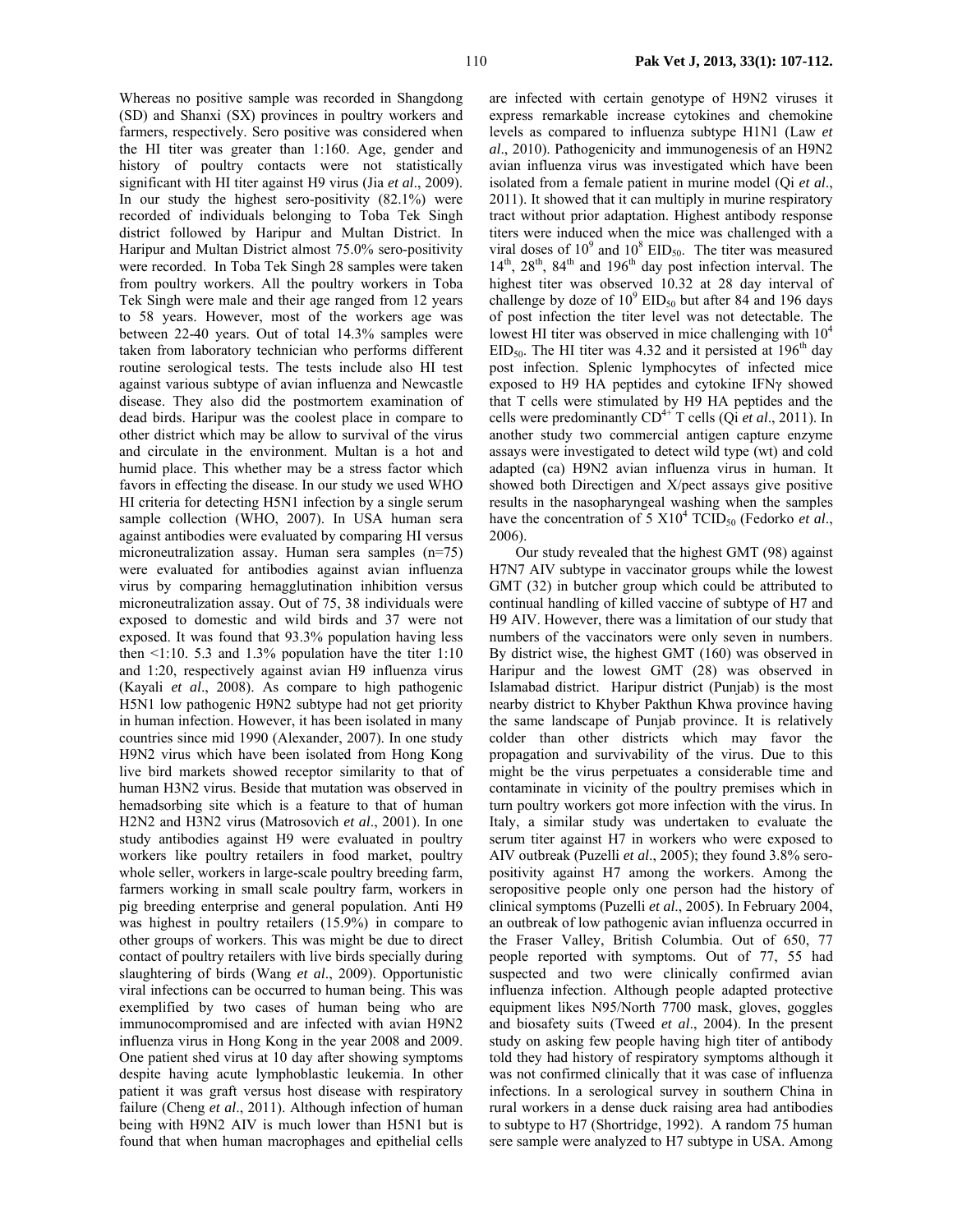H7. Overall GMT of H9 was higher than H7 almost in all cases indicating H9 is more endemic than H7 in Punjab province. On filling the questionnaire some respondent told that they had occasional respiratory and conjunctival distress but which was not confirmed by laboratory diagnosis. The circulation of H9 and H7 AIV subtype indicates there is a risk for mutation or re-assortment of the virus in human being. Therefore public health surveillance needs to be established to monitor in occupational workers.

#### **REFERENCES**

- Alexander DJ, 2007. An overview of the epidemiology of avian influenza. Vaccine, 25: 5637–5644.
- Banks J, E Speidel and DJ Alexander, 1998. Characterization of an avian influenza A virus isolated from a human – is an intermediate host necessary for the emergence of pandemic influenza viruses? Arch Virol, 143: 781-787.
- Bashir U, K Naeem and S Ahmed, 2003. Influenza infection caused by avian influenza virus H9N2 in humans. In Proc  $2^{n\alpha}$ Orthomyxoviruses Research Conference, New Jersey, USA, 21- 24<sup>th</sup> August, 2003, pp: 39.
- Cheema BF, M Siddique, A Sharif, MK Mansoor and Z Iqbal, 2011. Seroprevalence of Avian Influenza in Broiler Flocks in District .<br>Gujranwala (Pakistan). Int | Agric Biol, 13: 850–856.
- Cheng VCC, JFW Chan, X Wen, WL Wu, TL Que, H Chen, KH Chan and KY Yuen, 2011. Infection of immunocompromised patients by avian H9N2 influenza A virus. | Infect, 62: 394-399.
- Eick A, JH Primmer, T Rowe, F Masseoud, K Fukuda, W Lim, KH Mak, N Cox and J Katz, 2000. Seroprevalence of antibody to influenza A H9N2 viruses in poultry workers in Hong Kong. Proc Int Conf Emerg Infect Dis, pp: 52.
- Fedorko DP, NA Nelson, JM McAuliffe and S Kanta, 2006. Performance of Rapid Tests for Detection of Avian Influenza A Virus Types H5N1 and H9N2. J Clin Microbiol, 44: 1596-1597.
- Fouchier RA, V Munster, A Wallensten, TM Bestebroer, S Herfst and D Smith, 2005. Characterization of a novel influenza A virus hemagglutinin subtype (H16) obtained from black-headed gulls. J Virol, 79: 2814-2822.
- Fouchier RAM, PM Schneeberger, FW Rozendaal, JM Broekman, SAG Kemink, V Munster, T Kuiken, GF Rimmelzwaan, M Schutten, GJJ Doornum, G Koch, A Bosman, M Koopmans and ADME Osterhaus, 2004. Avian influenza A virus (H7N7) associated with human conjunctivitis and a fatal case of acute respiratory distress syndrome. Proc Natl Acad Sci USA, 101: 1356-1361.
- Hadipour MM, 2010. H9N2 Avian Influenza Virus Antibody Titers in Human Population in Fars Province, Iran. Braz J Poult Sci, 12: 161- 164.
- Hadipour MM, G Habibi and A Vosoughi, 2011. Prevalence of antibodies to H9N2 avian influenza virus in backyard chickens around Maharlou lake in Iran. Pak Vet J, 31: 192-194.
- Jia N, J Sake, de Vlas, YX Liu, JS Zhang, L Zhan, RL Dang, YH Ma, XJ Wang, T Liu, GP Yang, QL Wen, JH Richardus, S Lu and WC Cao, 2009. Serological reports of human infections of H7 and H9 avian influenza viruses in northern China. | Clin Virol, 44: 225-229.
- Kayali G, SF Setterquist, AW Capuano, KP Myers, JS Gill and GC Gray, 2008. Testing human sera for antibodies against avian influenza viruses: Horse RBC hemagglutination inhibition vs. microneutralization assays. J Clin Virol, 43: 73-78.
- Khan MSI, SMF Akbar, ST Hossain, M Mahatab, MM Hossain and Z Idrus, 2012. Possible route of transmission of highly pathogenic avian influenza virus type H5N1 in family poultry at rural Bangladesh. Pak Vet J, 32: 112-116.
- Khwaja, JZ, K Naeem, Z Ahmed and S Ahmed, 2005. Surveillance of Avian Influenza viruses in wild birds in areas adjacent to epicenter of an outbreak in federal capital territory of Pakistan. Int J Poult Sci, 4: 39-43.
- Koopmans M, B Wilbrink, M Conyn, G Natrop, HV Nat, H Vennema, A Meijer, JV Steenbergen, R Fouchier, A Osterhaus and A Bosman, 2004. Transmission of H7N7 avian influenza A virus to human beings during a large outbreak in commercial poultry farms in The Netherlands. Lancet, 363: 587-593.
- Law AH, DC Lee, KY Yuen, M Peiris and AS Lau, 2010. Cellular response to influenza virus infection: a potential role for

to domestic or wild birds. Sero-positivity to H7 was found in 1.3% and highest percentage 50.7% people had below the titer of 1:10. The sera were also analyzed by another method i.e., micro neutralization method. In that method no individual had infected titer and 77.3% of population below the titer 1:10 (Kayali *et al*., 2008). In northern China 583, 200, 277 and 407 sera samples were analyzed for antibodies to H7 from the province Xinjiang (XJ), Liaoning (LN), Shandong (SD) and Shanxi (SX) respectively. None of the samples were seropositive against H7. In all the provinces most of the people ranging from 90-99% have titer below 1:20. In the category of titer 1:20 highest percentage 6.2% was observed in XJ province and least percentage 0.2% was observed in SX province (Jia *et al*., 2009). In our study within the Punjab province the highest sero-positivity (50%) against H7 was found in Toba Tek Singh district. The lowest seroprevalence (4.6%) was found in Gujranwala district. The highest percentage (45.2%) of people that did not contain detectable antibody in Islamabad district followed by (36.2%) Chakwal district. Similar type of study was carried out in Netherlands. Thirty four, 508 and 63 sera sample from H7 infected person, poultry exposed and persons exposed to H7 infected persons respectively were analyzed for antibodies to H7N7. Using the cut off value of titer  $\geq$ 10, H7 specific antibodies were detected in 29 (85%) in infected persons, in 251 (49%) in persons exposed to infected poultry and in 40 (64%) in the persons who are exposed to infected persons (Meijer *et al*., 2006). In our study the poultry attendant who helps in feeding, management in poultry farms only 57 persons (16.1%) had no detectable antibody titer. The highest number 112 (31.6%) of poultry attendant had the titer of 1:80. However, in the retailer and the people who slaughter the birds, 39.7% had no detectable antibody titer. Among the butchers, 4.8% had a titer of 1:320. In this study we found antibody titer in butcher was much lower than people who work in poultry farm. It might be poultry retailer sells off broiler chicken in which case influenza vaccine some time is not routinely used. But in the poultry attendant which includes the people who work in the broiler, layer, breeder farm where killed influenza is routinely used. The poultry shed the virus in the environment through their natural discharge and the poultry attendant got infected from the environment and develops high antibody titer to H7. H7N7 AIV was detected in three individuals who are not exposed to infected poultry and contact with family members who had conjunctivitis with H7N7 virus. It was speculated that the transmission of virus from human to human occurred in this case. Swab was taken from conjunctiva as well as from throat and nose. Virus load in the conjunctiva was higher than respiratory tract suggesting the virus replicates well in the cells of human being rather than spilled over in the environment (Fouchier *et al*., 2004). This is the first time we studied the implication of H9

the 75 persons 38 were exposed and 37 were not exposed

and H7 subtype in occupational groups of peoples who are directly or indirectly engaged with poultry industry in Pakistan. We found that occupational people like poultry attendant, poultry retailer, vaccinators, lab technician who are engaged with different serological test for diagnosis of this disease contains very high antibody titer to H9 and